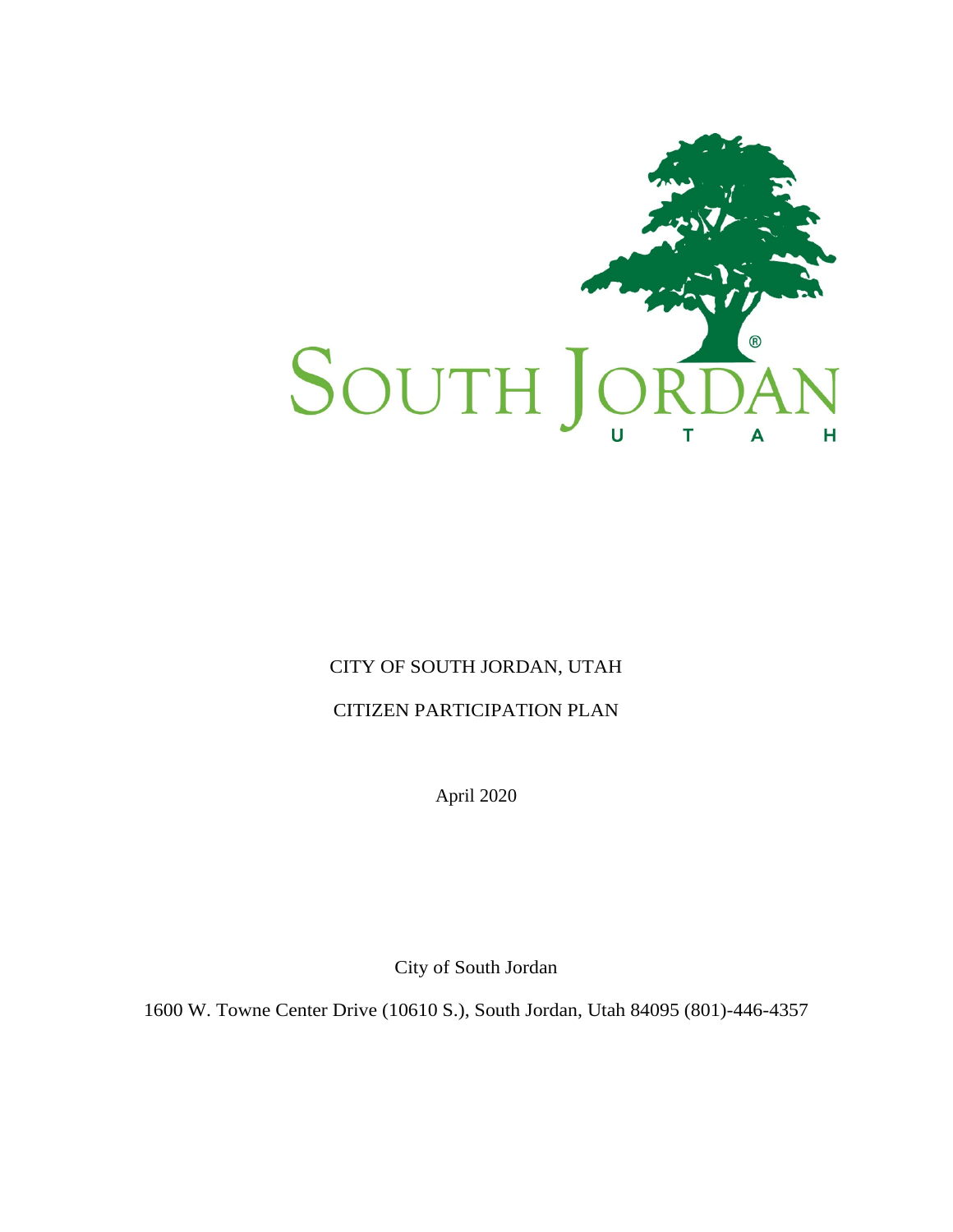## **The Citizen Participation Plan Requirement**

This document constitutes the Citizen Participation Plan for the City of South Jordan's Consolidated Plan. South Jordan's Citizen Participation Plan (CPP) describes how citizens will participate in three programmatic areas:

- 1. Development of the Consolidated Plan,
- 2. Substantial amendments made to the Consolidated Plan, and
- 3. Development of the annual performance report (CAPER).

This CPP sets forth the City of South Jordan's policies and procedures for citizen participation for the use of Community Development Block Grants (CDBG) funds. The Citizen Participation Plan provides an opportunity for the community to work in partnership with the City to identify needs and to allocate CDBG funds.

The City of South Jordan holds the following standards regarding citizen involvement:

- 1. All citizen participation is to be done openly.
- 2. Involvement of low- and moderate-income persons, minorities, project area residents, elderly, handicapped and others is to be evident.
- 3. Reasonable efforts to ensure continuity of involvement of citizens throughout all stages of the CDBG program are to be evident.
- 4. Timely and adequate information is to be given to citizens.
- 5. Citizens are encouraged to submit their views and proposals regarding the Consolidated Plan and use of CDBG funds.

While the Citizen Participation Plan will aim to ensure the participation of all residents, special assurances will be made to ensure the participation of the following groups:

- extremely low-, low-, and moderate-income persons;
- persons living in areas where CDBG funds are proposed to beused;
- residents of publicly assisted housing;
- low-income residents of target neighborhoods;
- minorities:
- non-English speaking persons; and
- persons with physical disabilities.

As required by law, the Citizen Participation Plan adheres to guidelines provided by the U.S. Department of Housing and Urban Development (HUD), 24 CFR Part 91.105, in order to qualify for participation in the Community Development Block Grant Program (CDBG).

#### **Citizen Participation Plan Development Process and Adoption**

The Consolidated Plan process begins with issuing the Citizen Participation Plan (CPP) which describes the Plan Development Process. The CPP informs the public about processes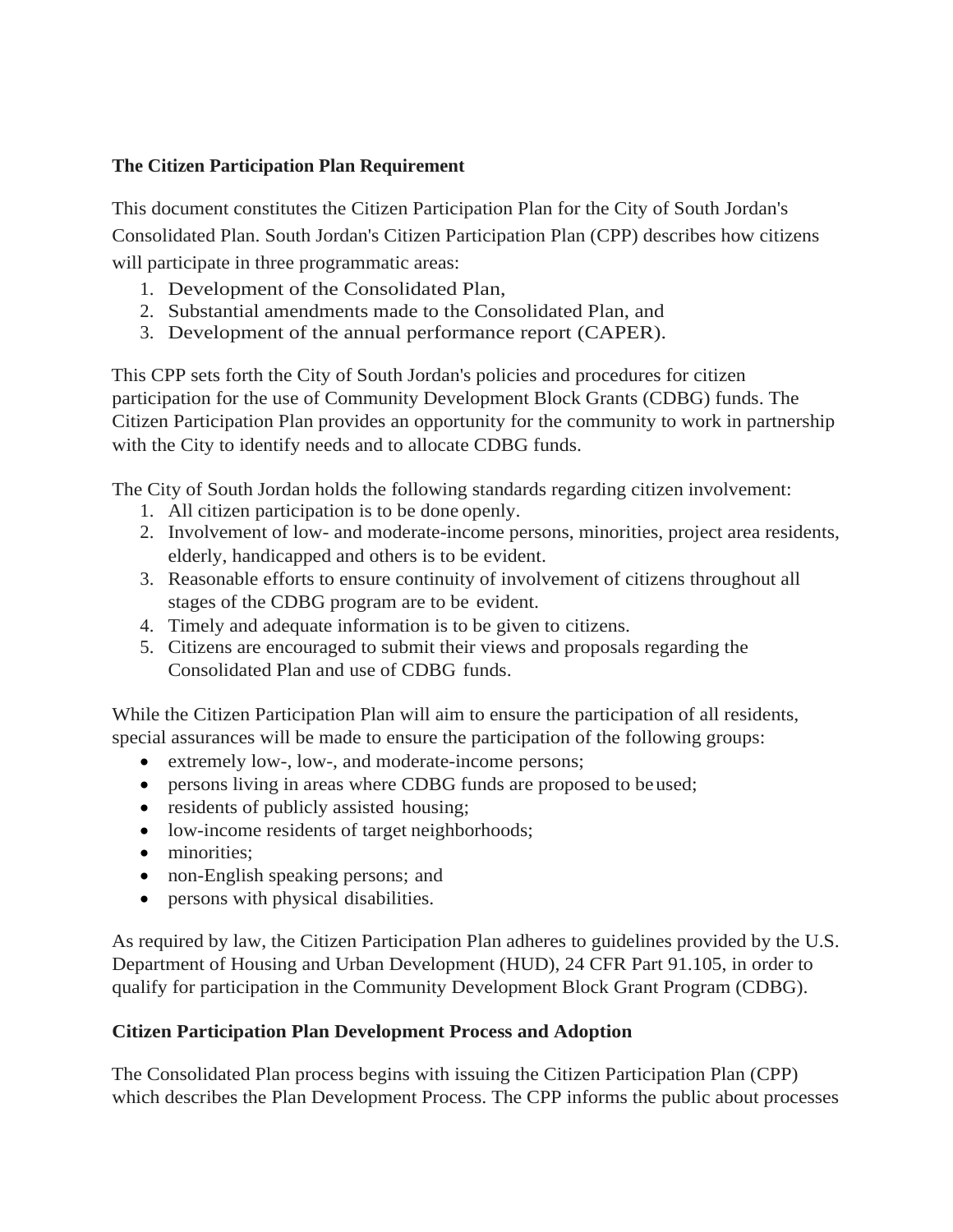and procedures for public access and influence on the Consolidated Plan and Annual Action Plans, and the proposed scheduling for development and submission of the plan.

Copies of the CPP are made available at least 2 weeks prior to the first public hearing at the City of South Jordan City Hall, selected community based organization offices, and on the City of South Jordan's website: [http://sjc.utah.gov/.](http://sjc.utah.gov/) The CPP is also made available during the review of the Consolidated Plan.

Prior to the adoption of the Citizen Participation Plan, implementation of the following public comment, review, and adoption procedures ensure that all citizens have a chance to participate in development of the Plan.

- *1.* The City will provide a notice of the 15-day public review period for the Citizen Participation Plan in the legal section of *The Salt Lake Tribune* and *The Deseret News.*
- *2.* The proposed Citizen Participation Planwillbe available for public reviewat theCity of South Jordan City Hall, the City of South Jordan Community Center, and the City of South Jordan website at [http://sjc.utah.gov/.](http://sjc.utah.gov/)
- 3. Upon request, the Plan will be made accessible to any person with disabilities. The City will provide a reasonable number of free copies of the Citizen Participation Plan to citizens and groups that request copies.
- 4. Comments or views of citizens received in writing during the public review period will be solicited by the City of South Jordan staff. Comments can be sent to the CDBG Coordinator by email (see sjc.utah.gov/CDBG for current email address) or in writing to the CDBG Coordinator, 1600 W. Towne Center Dr., South Jordan, Utah 84095, or by calling 801-446-4357.
- 5. The Final Plan will include a summary of public comments and a summary of any comments not accepted and the reasons therefore, all of which will be attached to the final Citizen Participation Plan.

# **Amendment of the Citizen Participation Plan**

The City will amend its approved Citizen Participation Plan whenever a change in the public participation process, as outlined in this plan, is proposed. An amendment to the approved Citizen Participation Plan will be reviewed by the City of South Jordan City Council in a City Council meeting and approved by the Council. Notice of any amendment to the Citizen Participation Plan will be published in the *Salt Lake Tribune* and *The Deseret News* no less than 15 days prior to the review and adoption to allow the public the opportunity to review and comment on the amendment. Appeals concerning the amendment should follow the Appeal procedures outlined in this document.

#### **Consolidated Plan Development Public Process**

The CPP includes a vigorous effort to notify the Salt Lake County Housing Authority and other government agencies as well as the affected public about the Plan Development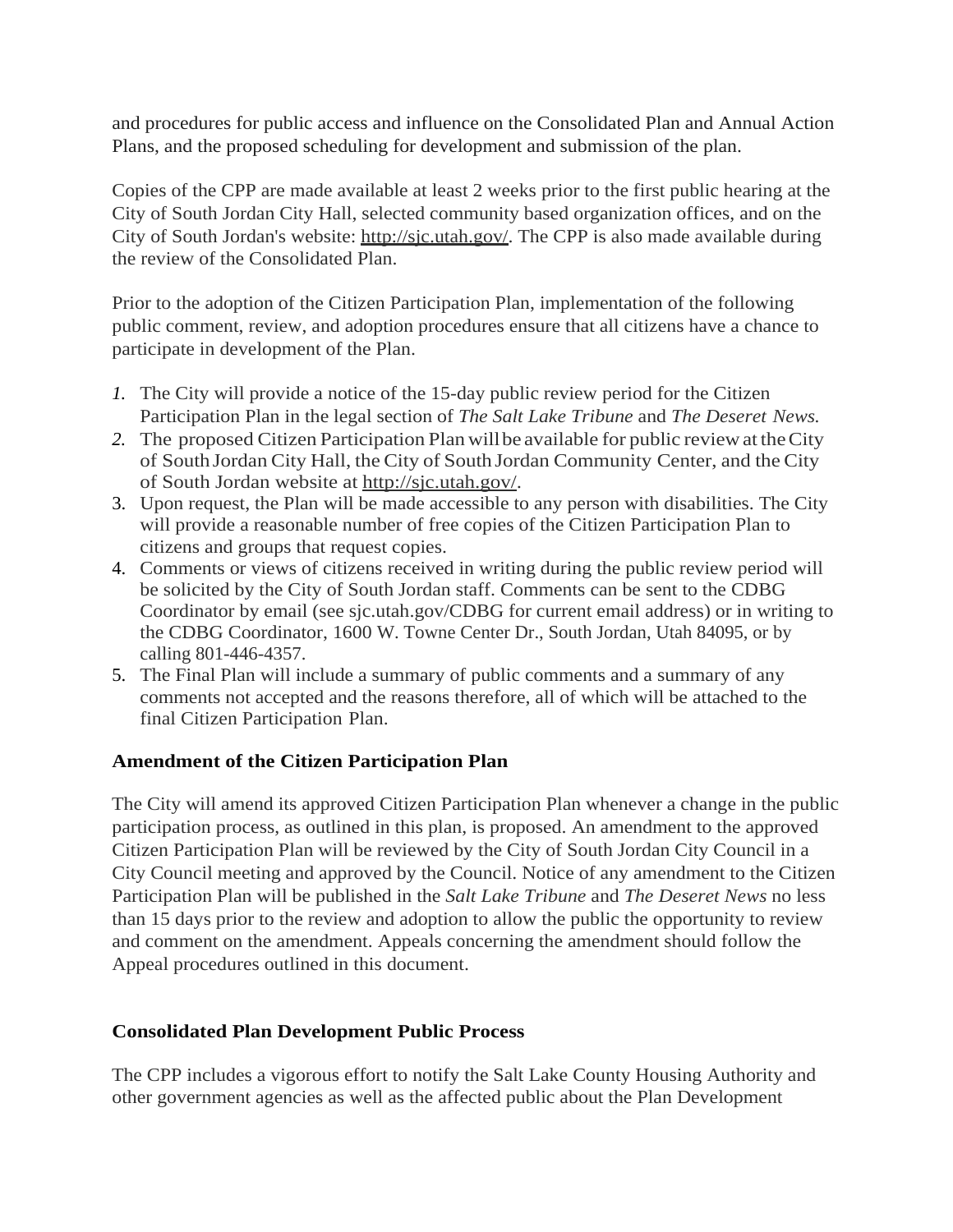Process and to provide ample opportunity for citizen input at all stages. In the course of developing the Consolidated Plan, there is a public hearing and a 30-day, open comment period during the drafting stages before the document is finalized and submitted to HUD.

The Consolidated Plan development process consists of the following steps:

- Preparing and issuing (or reissuing) the Citizen Participation Plan with Notice of the Consolidated Plan and Annual Action Plan Public Hearing,
- Preparing and issuing a draft proposed Five-Year Plan (if a new 5-Year Plan must be developed), and/ or a draft proposed Action Plan for the current fiscal year,
- Submitting the final proposed Consolidated Plan and Annual Action Plan to the City Council for approval,
- Finalizing the Consolidated Annual Action Plan, and
- Submitting the Consolidated Annual Action Plan to HUD prior to the May 17th annual deadline.
- If necessary, the Annual Action Plan may have to be amended in order to reallocate funding or modify program language. If the amendment is considered substantial (the criteria are outlined later in this document), a formal amendment will be proposed, considered, and acted upon;
- At a second public hearing at the end of the performance year, the Consolidated Annual Performance Evaluation Report (CAPER) will be addressed. After the completion of the program year, a CAPER will be drafted and submitted to HUD.

| EVENT                                                        | DA I E           |
|--------------------------------------------------------------|------------------|
| <b>Issuance of Citizen Participation Plan with Notice of</b> | February - March |
| Hearing                                                      |                  |
| Publication of proposed Consolidated Plan and Action         | April            |
| Plan                                                         |                  |
| Public Hearing on proposed Action Plan & Budget              | April            |
| <b>Finalization of Action Plan</b>                           | April -May       |
| Submission of Action Plan application to HUD                 | May              |

# **PLAN DEVELOPMENT SCHEDULE\***

\*Specific dates and locations are provided in published Notices, through direct mailings, in publicly accessible locations, and on the City of South Jordan website.

# **Public Notice**

There shall be advanced public notice once a federally required document is available, such as the Proposed Annual Action Plan or Five-Year Consolidated Plan, any proposed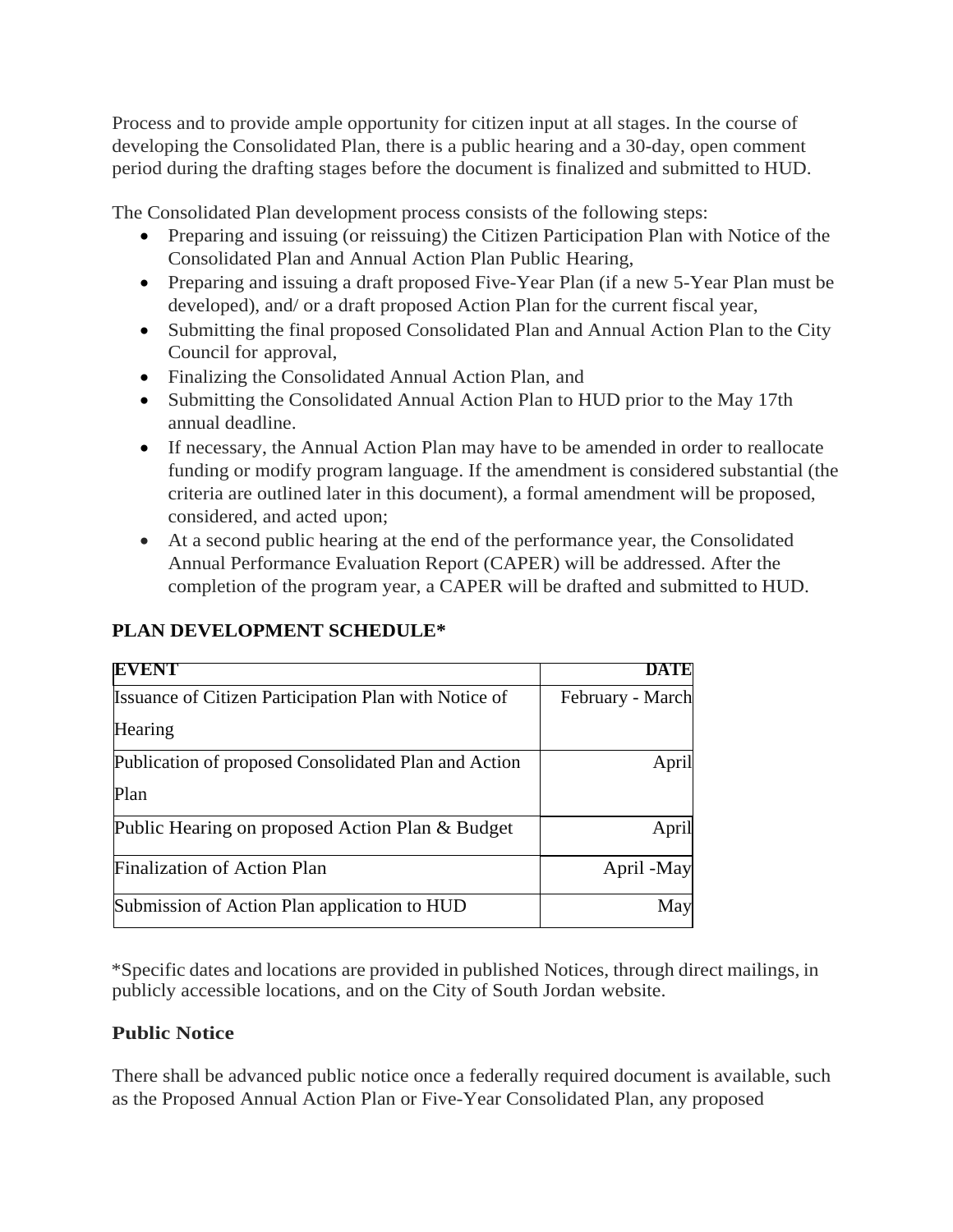Substantial Amendment to the Action Plan or Consolidated Plan, and the Consolidated Annual Performance Evaluation Report (CAPER).

In addition, there shall be advanced public notice of all public hearings relating to the funds or planning processes covered by this Citizen Participation Plan.

# **Forms of Public Notice**

- 1. Any activity requiring public notice willbe placed on the City's web page at [http://sjc.utah.gov/.](http://sjc.utah.gov/)
- 2. Newspapers of General Circulation: Public notices will be published as notices in the legal section of *The Salt Lake Tribune* and *The DeseretNews* at least 15 days before the date of a hearing.
- 3. Press Releases will also be distributed to the localmedia.
- 4. Notice will be given to organizations that may receive funding from or who have collaborated with the City of South Jordan in the past, neighborhood organizations, and any other parties on our mailing list. The list includes but is not limited to: public and private agencies that provide housing, health, and social services including those that provide services to children, elderly, disabled, persons living with HIV/AIDS, and the homeless; public and private agencies that represent minority groups living in the City of South Jordan; organizations representing non-English speaking citizens in the City of South Jordan; and other interested parties.
- 5. Notice will be posted on the public bulletin board outside the City Council Chambers.
- 6. Notice will also be given to any person or group that requests information.

# **Public Hearings**

The City will conduct public hearings at locations and at times that are convenient to the public, especially for those persons affected by program resources, and the locations will be equipped to accommodate persons with physical disabilities. As such, all public hearings and meetings will be conducted at City Hall, 1600 W. Towne Center Drive (10610 S), South Jordan, UT, 84095.

For non-English speakers, Spanish translation will be available at all public hearings if requested three (3) days prior to the hearing date. Other requests for reasonable accommodation (such as sign language) must be made three (3) days prior to the hearing date and the City will provide appropriate assistance to the extent feasible. Residents should call (801) 254-3742 to request translation or other reasonable accommodations.

# **Public Access and Accommodation**

The City of South Jordan facilitates broad-based participation in its planning process by providing: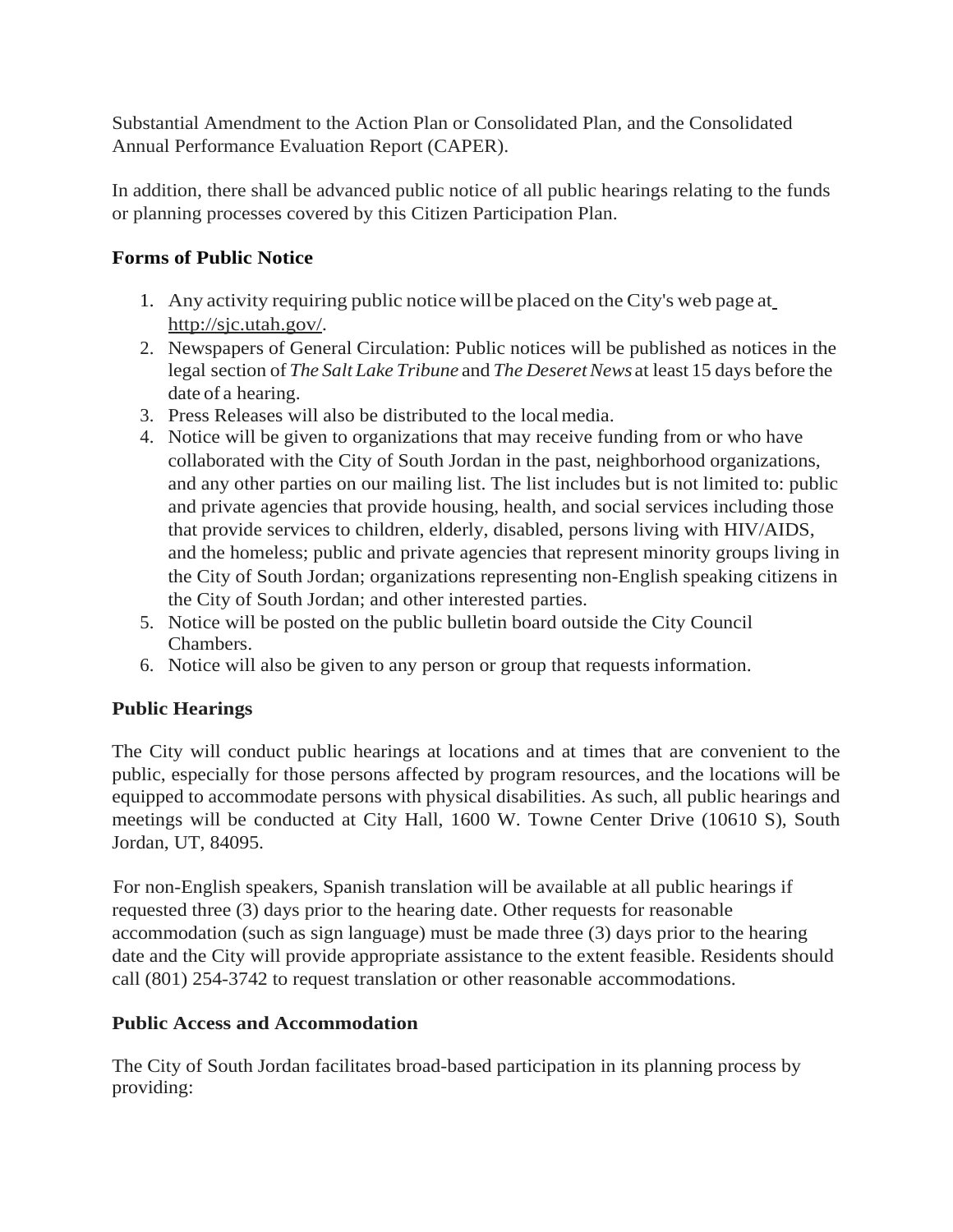- No less than two-week advance publication of a Notice of Public Hearings,
- No less than 30 days to review the draft documents,
- Two-week periods following hearings for the submission of additional comments,
- Mailings of Notices to a wide range of interested groups,
- Easy access to draft documents (hard copies and on-line) and hearing transcripts,
- Accommodation of special needs participation through sign-language interpreters and interpreters for Spanish-speaking constituents, and
- Holding hearings at convenient times and in barrier-free facilities that are easily accessible by public transportation.

# **Development of The Consolidated Plan**

## *A. Identifying Needs*

The critical first step in a collaborative effort to address the City's housing and community development programs and goals is to reach an agreement on the City's priority needs.

**Gathering Input on Housing and Community Development Needs:** The City of South Jordan will actively solicit and encourage input from citizens on needs within the community. The City will especially encourage participation from low- and moderateincome residents where housing and community development funds may be spent. Input will be sought from all residents and low- and moderate-income residents, public housing residents and Section 8 voucher holders, minorities, seniors and other special needs populations through the use of a web-based survey instrument identifying top community needs. This survey will be available on the City website, and distributed widely to local housing authorities, community and neighborhood groups, nonprofit agencies and service providers, philanthropic organizations, the Salt Lake County Continuum of Care, community and faith based organizations. Paper surveys will be provided to those without computer access. The survey will be advertised on the City website, through community groups and service providers, and in *The Deseret News* and *Salt Lake Tribune.*

The City will also conduct a series of interviews with agencies that provide services and housing for special needs and low-income populations on the needs of their clients. These include adjacent local governments, economic development interests, and state and local health agencies. The City will consult private agencies that provide health services, social services for children, elderly, disabled, homeless, persons with AIDS, victims of domestic violence, and persons with alcohol/drug abuses, etc.

All of the groups, populations, and agencies mentioned above will be encouraged to participate in the Public Hearing held to discuss the proposed strategies and actions in the draft Five Year Consolidated Plan and Annual Action Plan.

# *B.The Proposed Action Plan (and/or Five-Year Consolidated Plan)*

The Consolidated Plan consists of three parts: the needs assessment, housing and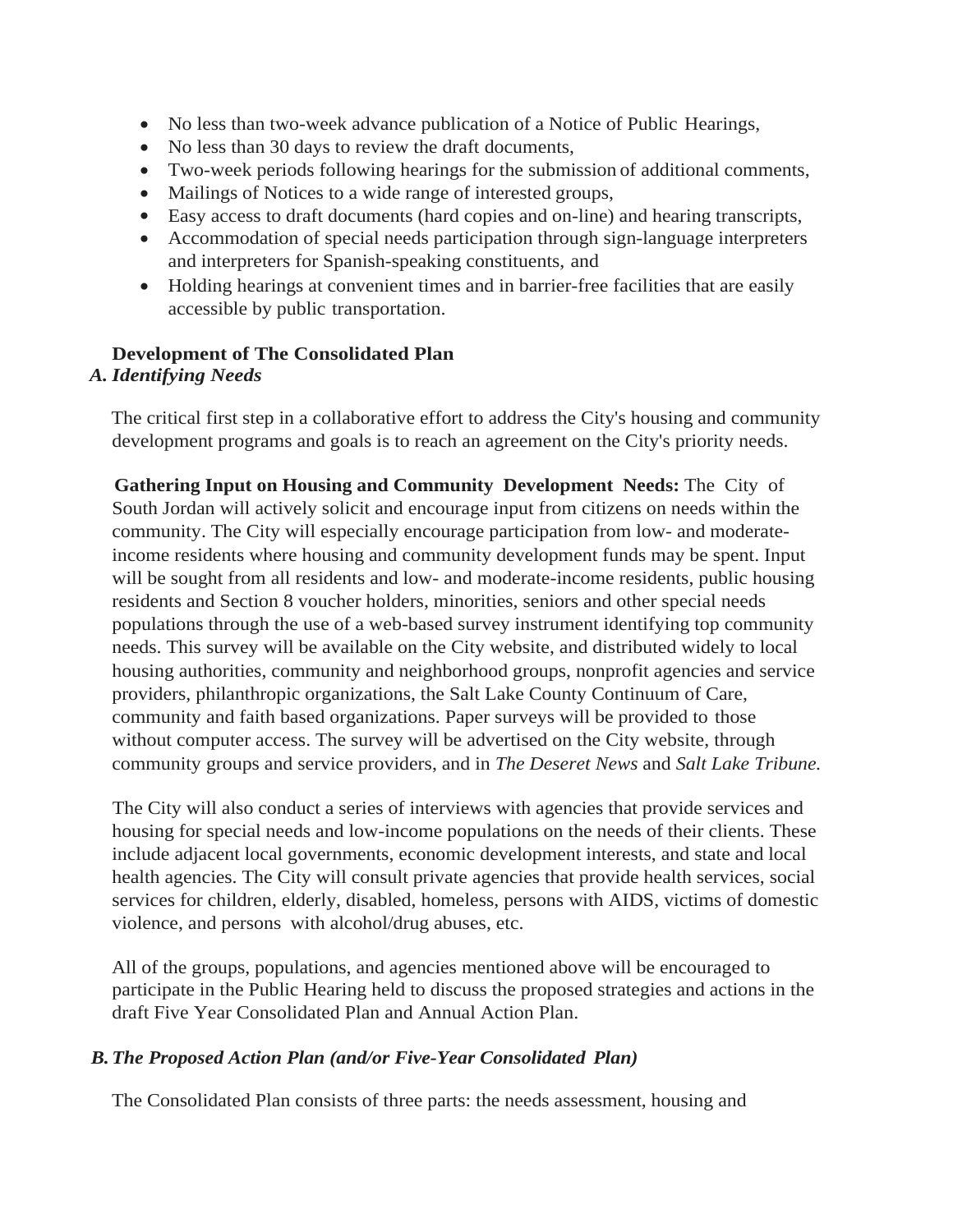community development strategic plan, and an action plan. The Consolidated Plan identifies the housing and community development needs in the City, prioritize the needs for funding, and prescribes a comprehensive strategy for addressing the needs. To maintain relevance, an annual One-Year Action Plan is developed which includes the following elements:

- Dollar amounts proposed for each activity
- A description and location of each activity
- The entity responsible for implementation of each activity
- Time frame for each activity

In all cases, the Consolidated Plan and Action Plan seek to minimize the displacement of residents from their homes or places of business.

Three groups involved in the process of Consolidated Plan and Action Plan development include:

- Citizens and Agencies Contacted During the Consolidated Plan Process
- Staff Working Group
- City Council

## **Citizens and Agencies Contacted for Input During the Planning Process -** See above.

**Staff Working Group-** Coordinated through the City Manager's Office, the working group will be comprised of representatives from the various City departments responsible for HUD-funded programs/projects, including Finance, Planning, Seniors and the Community Center, and the City Manager's Office. The group will perform in an advisory manner to the City Council concerning planning, implementing and assessing the CDBG program and activities through the following:

- Collecting citizen input concerning neighborhood/ community needs;
- Preparing a prioritized list of neighborhood/ community needs for review during the preparation of the Consolidated Plan and Annual Action Plan;
- Preparing project recommendations for review by the City Council and for the Council's final approval; and
- Reviewing project/program progress.

**City Council** - The City Council will fulfill its role by holding public hearings and carrying out the procedures established in this Citizen Participation Plan. The City Council makes the final determination about the priority of various community needs that will guide the Council when annually allocating CBDG funds in the Action Plan.

# *C. Public Hearing and Comment Period on the Proposed Five Year Consolidated Plan, Annual Action Plan and the CAPER*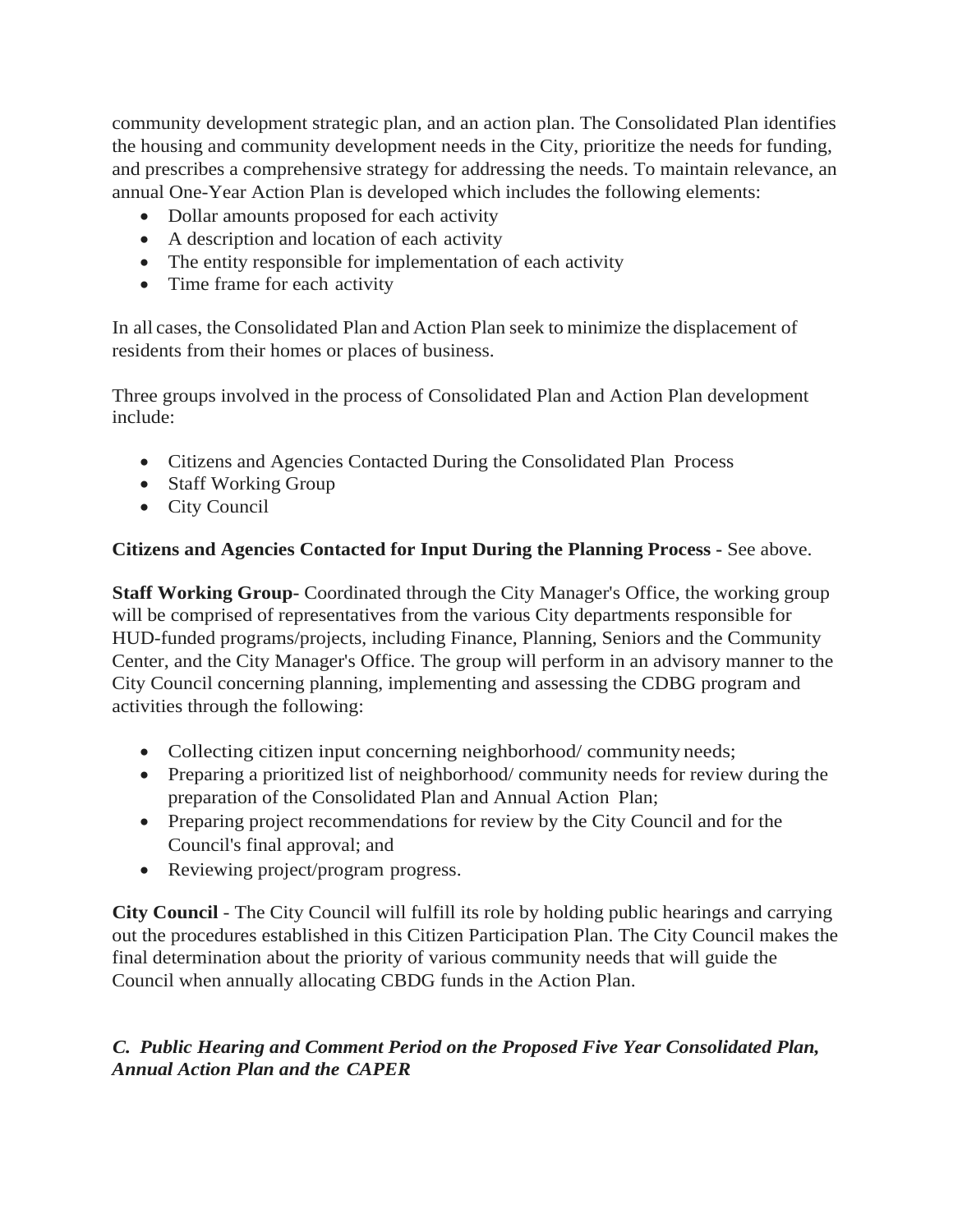- 1. **Public Notice - Proposed Five Year Plan, and / or Annual Action Plan Hearing:**  The City will give notice of a public hearing on the Proposed Five Year Consolidated Plan and Action Plan to be held in April, providing 15 days' advance notice. The notice will follow the guidelines set out in the "Public Notice" section of this Citizen Participation Plan. The public hearing notice shall include a summary of the contents and purpose of the Action and/or Consolidated Plan and shall include a list of the locations where copies of the entire proposed plan may be examined.
- 2. **Public Review- Proposed FiveYearPlanand/orAnnualActionPlan:**During the 30-day public comment period, copies of the proposed Action Plan and/or Consolidated Plan willbemade available for public review atCity Hall and the Community Center. Reasonable accommodations will be made for non-English speaking persons and for people with disabilities. The City of SouthJordan shall provide a reasonable number of free copies of the Action and/or Consolidated Plan to citizens and groups upon request.
- 3. **Public Comments - Proposed Five Year Plan and/ or Annual Action Plan:** The public may comment on the Action Plan and/or Consolidated Plan in writing or at the public hearing. Comments can be sent to the CDBG Coordinator by email (see sjc.utah.gov/CDBG for current email address) or in writing to the CDBG Coordinator, 1600 W. Towne Center Dr., South Jordan, Utah 84095, or by calling 801- 446-4357.
- 4. The City of South Jordan shall consider any comments or views received during the 30-day public comment period in preparing the final Action and/or Consolidated Plan. A summary of all comments or views, and a summary of any comments or views not accepted (that is, comments or views that do not result in changes) and the reasons thereof, shall be attached to the final Action Plan and/or Consolidated Plan.
- 5. A public hearing is held by the City of South Jordan to gather public input on the City's annual performance and evaluation report for the last program year. The report analyzes progress toward the goals established in previous plans with regard to the unit of measure for the project, as well as timely completion. This report also provides information on the performance of funded projects in relationship to the programobjectives.
- 6. **Public Notice and Hearing - Annual CAPER Report**  The City of South Jordan will conduct one additional public hearing to allow the public to comment on the annual CAPER Report to HUD, which reports the accomplishments, expenditures, and outcomes of the CDBG program. The City will follow the guidelines set out in the "Public Notice" section of this Citizen Participation Plan. The public hearing notice shall include a summary of the contents and purpose of the CAPER, and shall include a list of the locations where copies of the entire CAPER may be examined.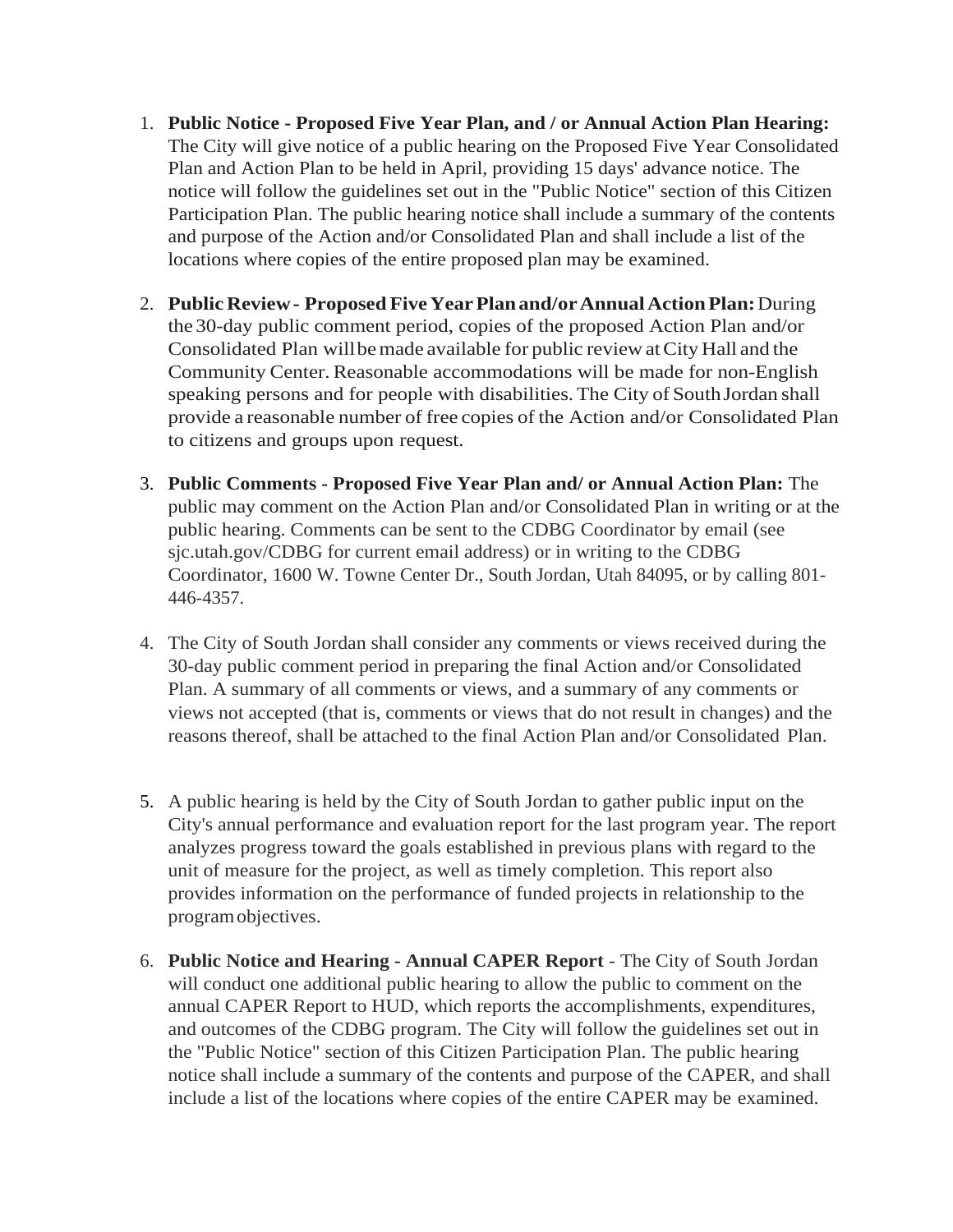- 7. **Public Review- CAPER:** During the 15-day public comment period, copies of the CAPER will be made available for public review at the front desk in City Hall. Reasonable accommodations will be made for non-English speaking persons and for people with disabilities. The City of SouthJordan shall provide a reasonable number of free copies of the CAPER to citizens and groups upon request.
- 8. **Public Comments - CAPER:** The public may comment on the CAPER in writing or at the public hearing. Comments can be sent to the CDBG Coordinator by email (see sjc.utah.gov/CDBG for current email address) or in writing to the CDBG Coordinator, 1600 W. Towne Center Dr., South Jordan, Utah 84095, or by calling 801- 446-4357.
- 9. The City of South Jordan shall consider any comments or views received during the 30-day public comment period in preparing the final CAPER. A summary of all comments or views, and a summary of any comments or views not accepted (that is, comments or views that do not result in changes) and the reasons thereof, shall be attached to the final CAPER.

#### *D. The Final Action Plan (and/or Five-Year Consolidated Plan)*

Copies of the final Action Plan and/or Consolidated Plan and the Executive Summary will be made available to the public for free upon request. The Executive Summary will also be posted on the City's website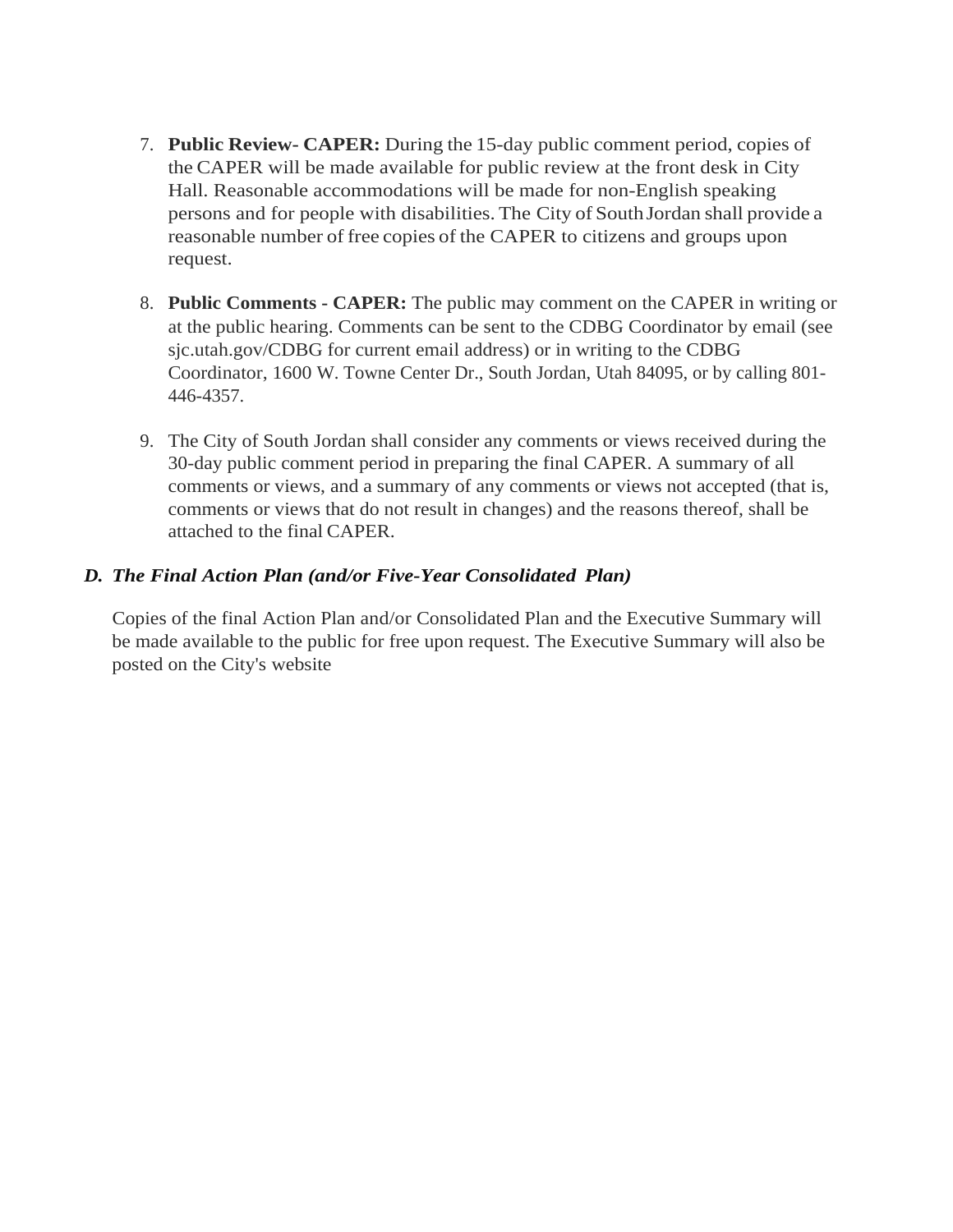## *E. Amendments to the Action Plan (and/or Five-Year Consolidated Plan)*

#### **Substantial Amendment Criteria:**

**Consolidated Plan (Five-Year Strategy)** -The City will amend its approved Consolidated Plan (Five-Year Strategy) whenever a decision is made to propose a substantial change in allocation priorities. For the purpose of the Consolidated Plan, a "substantial change" will constitute a cumulative change equal to or in excess of 25% of the City's CDBG entitlement for a program year.

Changes in funding priority not amounting to more than 25% of a program year will not be considered a substantial change to the Consolidated Plan or Annual Action Plan; no formal amendment to the Consolidated Plan requiring public review and comment will be warranted. (For example, an amendment to the Consolidated Plan is needed if the five-year Strategy identifies only a low priority need for historic preservation, but during the five-year timeframe the City decides to establish a CDBG-funded historic preservation program that amounts to more than 25% of the City's annual allocation.)

**Annual Action Plan** - The City will amend its approved Action Plan whenever one of the following decisions is made

- to carry out an activity not previously described in the Action Plan;
- to cancel an activity previously described in the Action Plan;
- to increase the amount to be expended on a particular activity from the amount stated in the Action Plan by more than 25%; or
- to substantially change the purpose, scope, location, or beneficiaries of an activity.
- Changes in funding for an existing activity (project) not amounting to more than 25% will not be considered a substantial change to the Action Plan; no formal amendment to the Action Plan requiring public review and comment will be warranted

**Comment Period for Substantial Amendments:** A "substantial amendment" is an amendment to the Consolidated Plan or Annual Action Plan that requires 30 days of public comment. Prior to submitting substantial amendments to HUD, the City of South Jordan will provide citizens with 30 days' advance notice - advertised in the publications listed in the public notice section - of an opportunity to comment whenever a substantial amendment is being proposed for the City of South Jordan CDBG program. The City of South Jordan shall consider any comments received in preparing substantial amendments. A summary of all comments received shall be attached to any substantial amendment of the plan. Any comments that are not accepted (that is, comments that do not result in changes to the amendment) and the reasons thereof shall be included in this summary.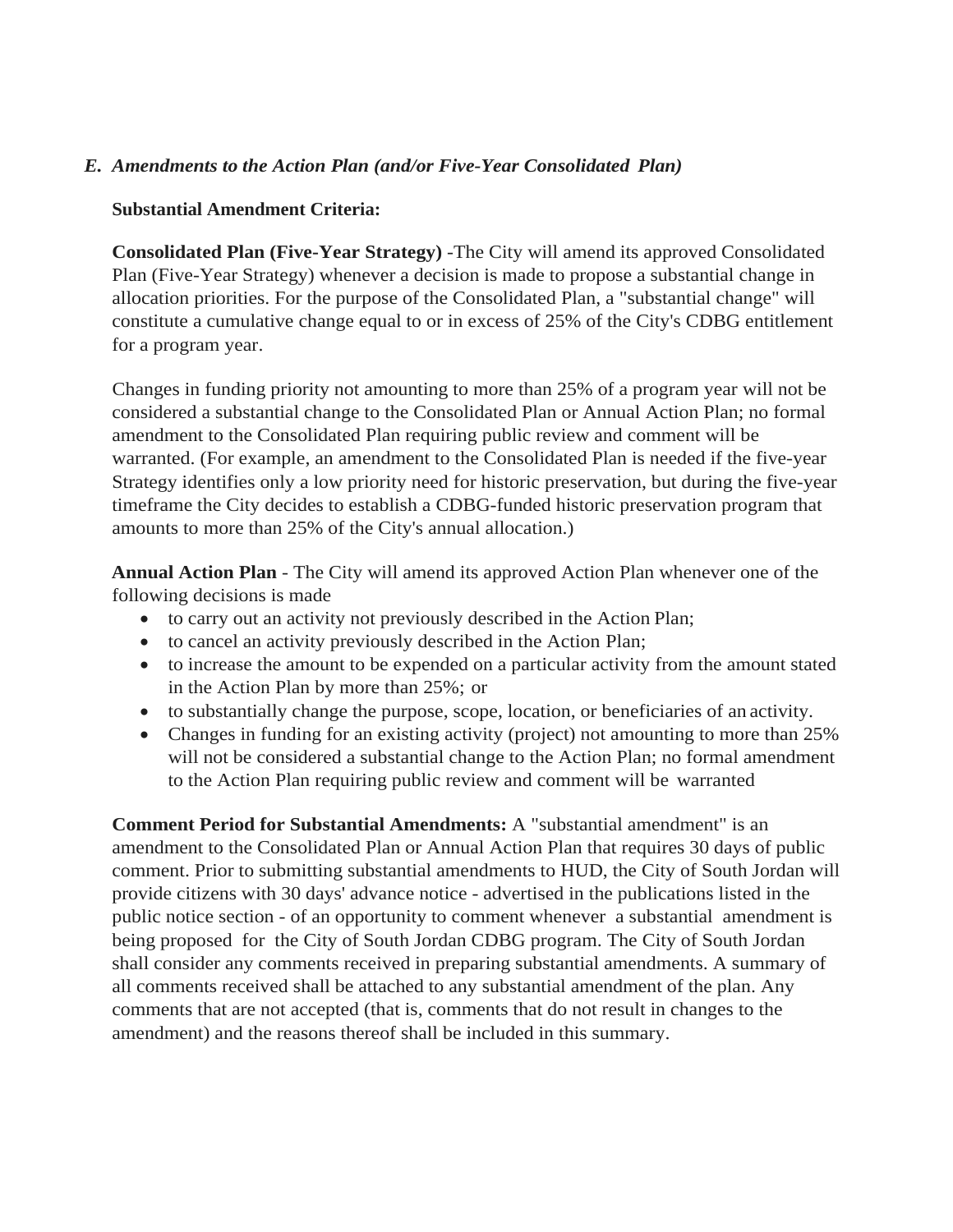## **Allowed Changes During COVID-19**

During the COVID-19 pandemic, the Coronavirus Aid, Relief, and Economic Security (CARES) Act allows for several changes. Per HUD's information, the following provisions apply and override their respective counterparts in this plan while HUD allows them.

- Deadlines for the submission of the FY19 and FY20 Con Plan and Actions plans is extended to August 16, 2021.
- The 15% cap on public services is suspended for FY19 and FY20 CDBG funds.
- Public comment periods for all items herein are decreased to 5-days.
- Virtual public hearings are allowed.

Any forthcoming waivers and changes by HUD during the pandemic and following recovery efforts will be considered to automatically apply to this Plan without requiring an amendment, as long as such changes are in line with the HUD guidelines.

#### **Access to Records**

The City of South Jordan shall provide citizens, public agencies and other interested parties with reasonable and timely access to information and records relating to the Consolidated Plan and the City's use of resources under the CDBG program during the preceding five years (or as many years as the City has been administering the program, if less).

#### *Standard Documents*

Standard documents include copies of the proposed and final Annual Action Plans, the proposed and final Consolidated Plan, proposed and final substantial amendments, the Consolidated Annual Performance and Evaluation Report, the Citizen Participation Plan, as well as information regarding use of funds and other program information will be maintained by City of South Jordan staff.

#### *Availability to the Public*

The public may access standard documents by contacting the Finance Department, CDBG Program, City Hall, 1600 W. Towne Center Drive (10610 S), South Jordan, UT, 84095, (801)-446-4357, 8:00 a.m. to 5:00 p.m., Monday through Friday. Reasonable accommodation for persons with disabilities will be made upon request. Any interested party may receive copies of standard documents at no cost. Documents may also be downloaded from the City of South Jordanwebsite.

#### **Complaints and Grievances**

The City of South Jordan will provide written responses to written complaints and grievances received regarding any aspect of the annual Consolidated Plan federal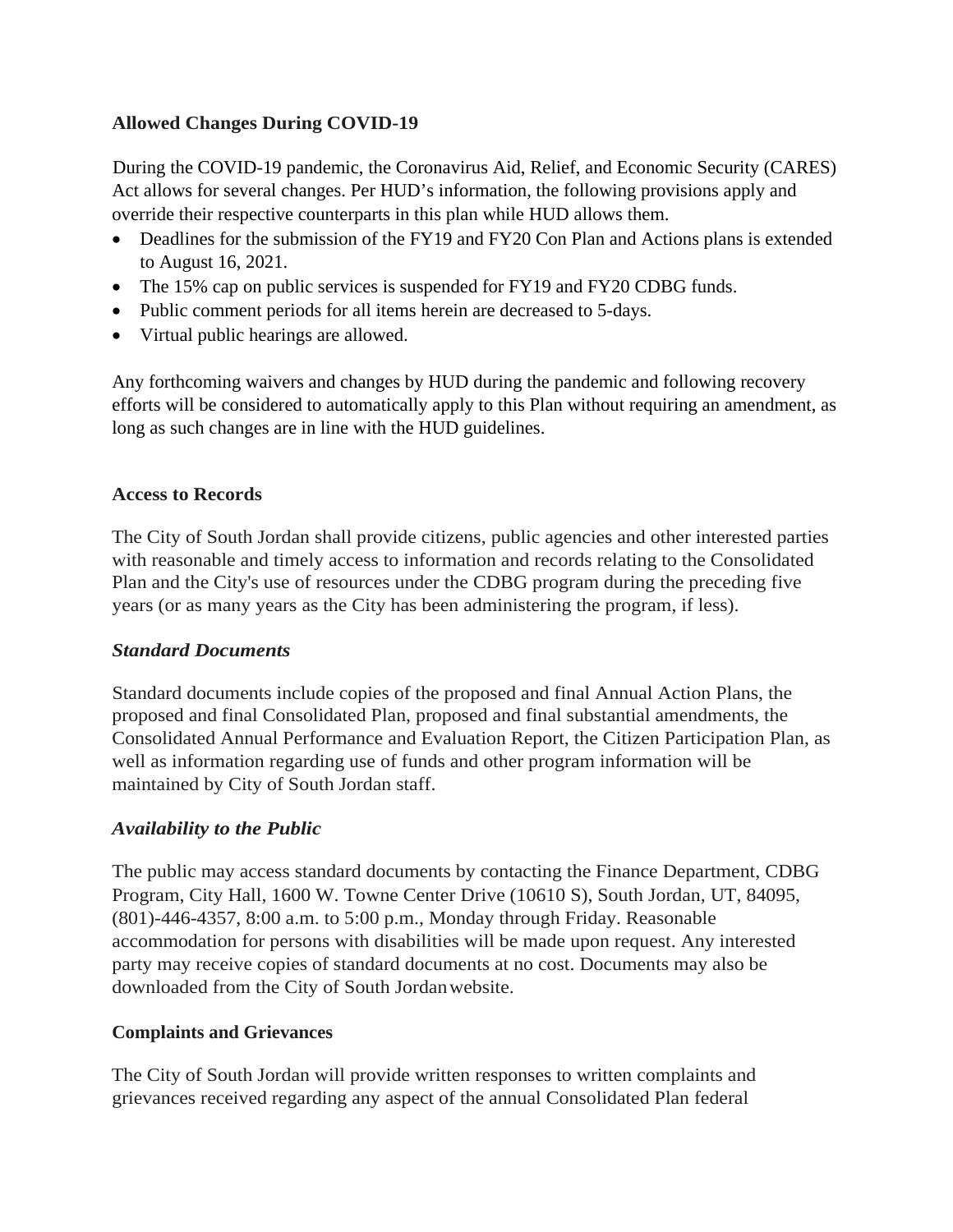entitlement grant program within 15 working days, where practicable, of receiving the complaint or grievance. Comments, complaints, and grievances concerning the Consolidated Plan, Annual Action Plan, or CAPER should be addressed to the Finance Department specifying the CDBG program as the subject of the complaint.

## **Technical Assistance**

Upon request, staff will provide technical assistance to groups representing extremely low, low- and moderate-income persons to develop funding requests for CDBG eligible activities. Technical assistance will be provided as follows:

- Answer, in writing or verbally, all inquiries received from citizens or representative groups relating to funding requests.
- Meet with groups or individuals as appropriate, to assist in identifying specific needs and to assist in preparing request/ application for assistance.
- Provide bilingual translation on as needed basis.

## **Anti-Displacement**

In the event that any residential displacement and relocation must take place in order to carry out a program activity, the City of South Jordan ensures that it will develop an Antidisplacement and Relocation Plan in connection with that project as applicable per Federal regulations.

In the event that any acquisition and relocation must take place in order to carry out a program activity, South Jordan will also comply with the acquisition and relocation requirements of the Uniform Relocation Assistance and Real Property Acquisition Policies Act of 1070, as amended and implementing regulations of 49 CFR Part 24.

# **Definitions**

For purposes of the CDBG program, the following definitions will apply:

**Community Development Block Grant (CDBG):** A grant program administered by the U.S. Department of Housing and Urban Development (HUD). This grant allots money to cities and counties for housing rehabilitation, affordable housing assistance, community services, and community development activities (including community facilities and economic development).

**Consolidated Plan (CP):** The Consolidated Plan is a five-year planning document for the CDBG program. The CP must contain a housing and community development needs assessment, a five- year strategic plan to address the needs identified, a one-year action plan to identify specify activities and planned use of CDBG funds. The CP is due at HUD 45 days before the beginning of a program year. The City of South Jordan CDBG program begins annually on July 1, making the CP due at HUD no later than May 17 of each year.